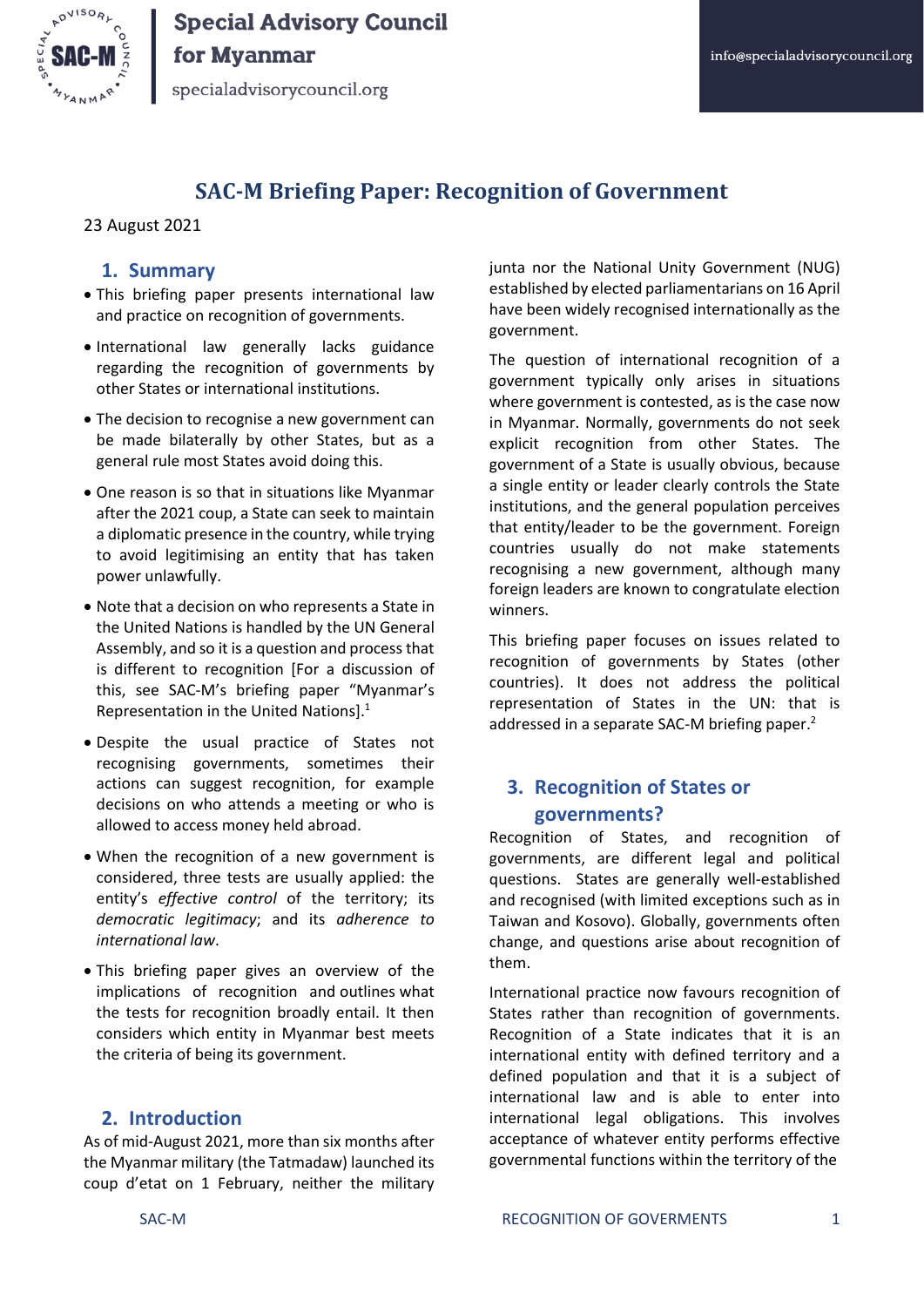

specialadvisorycouncil.org

State, without any moral or political judgement as to the legitimacy or otherwise of that entity.

In general, most States do not practice recognition of governments. For States, recognising or refusing to recognise a government has political implications, and sometimes geopolitical implications. It can imply acceptance of the moral basis of the government. A State may be concerned that, following a coup, a military government has control over another State. It may be concerned that recognising the new government implies acceptance of its legitimacy or the legitimacy of the coup.

The broad rationale for the policy of not recognising governments is that, where authority in a country is contested, foreign recognition of a leader or entity may amount to interference in internal affairs, in violation of that State's sovereignty (often referred to as the "Estrada Doctrine," named after a minister who introduced this in Mexico in the 1930s).

The purported intention of the approach is to avoid interference in the affairs of other States (not dissimilar in principle to the contemporary "noninterference" principle of ASEAN). Yet this policy can also rationalise relations with new governments regardless of how they came to power, and so has been criticised for not penalising those who seize power by unlawful means, thus effectively benefiting bad actors.

The general preference to recognise States and not governments, does not resolve entirely the question of recognising governments. There are many circumstances in which a State is required to express a view on when an entity is the government of another State or not. For example, a State must do so when it establishes or continues an embassy in another State or accepts the establishment or continuation of an embassy of that State in its own capital. It may also do so when it is a party to an international treaty with that State. And a State may need do so when it is part of a decision of an intergovernmental organisation, such as the United Nations, as to which entity represents that State in the organisation.

The practice of recognising States, therefore, does not remove the need to address the issue of recognising governments.

## **4. Why is recognition of governments important?**

#### **Symbolism**

Critically, recognition carries an unquantifiable symbolic importance, particularly where there is a competition between democracy and human rights versus self-interest and authoritarianism pursued through violence. In such situations where authority and values are contested, any international recognition may provide political or strategic advantage and a morale boost to one side over another. This is now the case in Myanmar where the coup is not a *fait accompli* and both parties claiming to be the government are seeking recognition. For example, one way or another, acts of recognition could have impacts on morale and decision-making within Myanmar's military.

#### **Diplomatic relations between States**

Most States with a diplomatic presence in Myanmar will likely want to maintain it, even if some may change the ways in which they deal with military institutions following the coup.

There are many reasons States seek to maintain diplomatic relations. Even when an entity unlawfully seizes power, most States usually still see benefits in maintaining relations, even if this consists of a limited diplomatic presence. This is particularly the case for neighbouring countries, which will usually want diplomatic relations with the authorities in control of State institutions, so they can discuss issues of mutual concern, such as refugee situations and transboundary crime. For States involved in humanitarian assistance, the effect of diplomatic relations on the delivery of humanitarian activities will also be a consideration. Other factors considered include trade and geopolitical dynamics.

Bilateral diplomatic relations are routinely handled by a State's embassy in that country, liaising with the host government. Usually, this arrangement is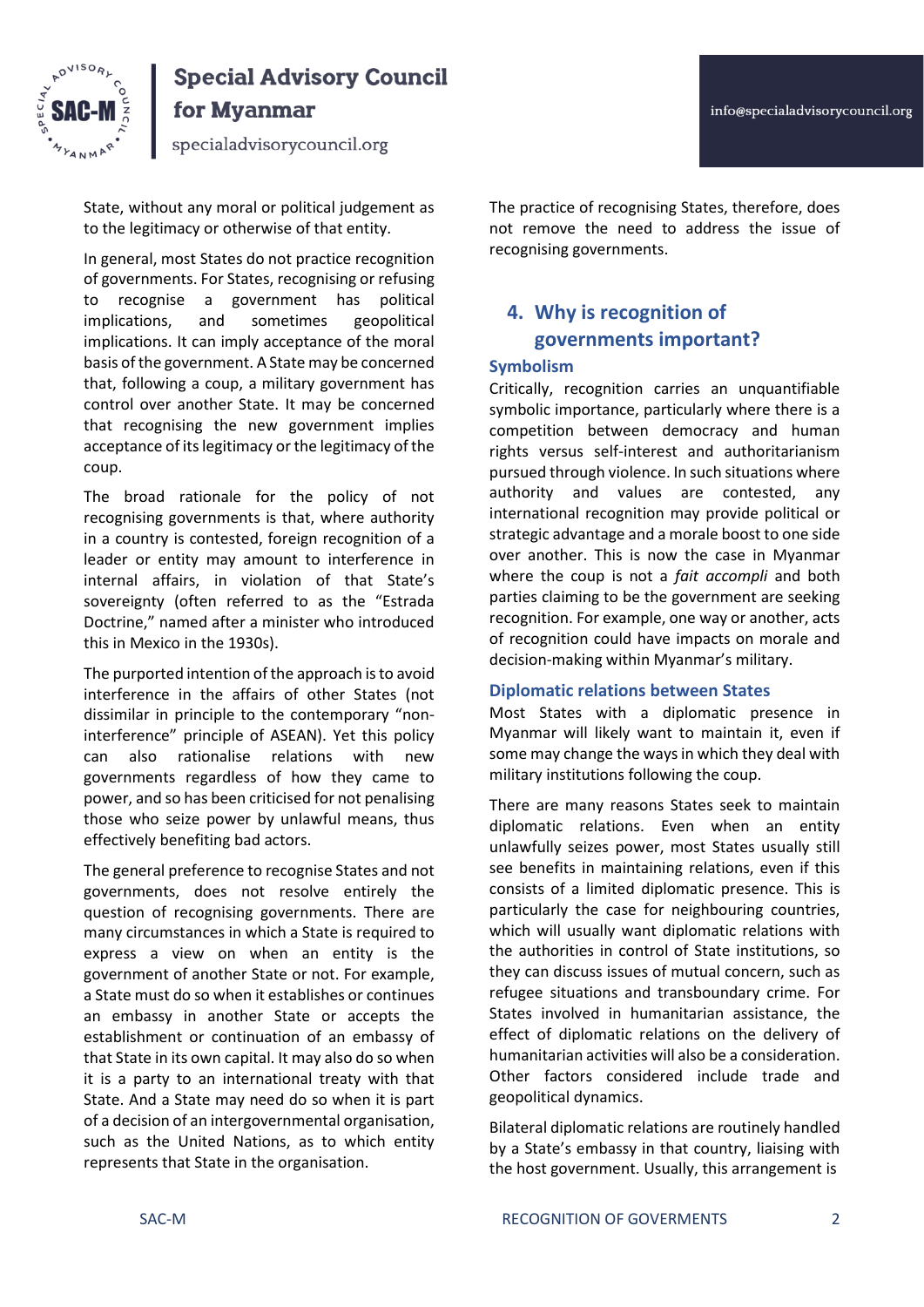



specialadvisorycouncil.org

reciprocal, with both States hosting an embassy of the other country. This requires that foreign diplomats are provided with the necessary permissions to be in the country, including the issuance of visas.

States are therefore reluctant to take actions that could lead to the junta closing their embassies in Myanmar or denying visas to their key staff. In the view of many States, the closure or downsizing of an embassy would negatively affect international cooperation in areas such as health, refugee repatriation, transboundary crime and other crossborder issues. This is a key reason why many States, despite not recognising the junta as the government, have also avoided explicitly recognising the NUG as the government.

It remains unclear how many States will respond to requests by the junta to send junta-appointed diplomats to Myanmar embassies. States could either ignore these requests, or deny them. But the junta could reciprocate by either delaying or rejecting applications from foreign diplomats to come to Myanmar.

## **Entering international treaties**

Recognition also affects how the State enters international agreements, including multilateral treaties. Only certain individuals have authority to express the State's consent to be bound by a treaty. This is typically the Head of State or Head of Government (President or Prime Minister), the Minister for Foreign Affairs, or another lawfully accredited representative delegate.<sup>3</sup>

## **Access to finance and property**

Recognition can affect access to revenues such as from resource extraction involving foreign companies, to loans and cash from international financial institutions, and to foreign currency reserves and other assets held in banks outside the State. In situations where claims to government are disputed, the question of recognition can create practical and legal complexities. For example, following a disputed presidential election in Venezuela in 2018, UK courts in 2020 became involved in assessing which candidate the UK government considers to be the legitimate leader

and thereby representative of Venezuela, and who in turn has rights to access about one billion dollars of gold bullion held in a London bank.<sup>4</sup>

On 4 February 2021, the United States Federal Reserve Bank in New York reportedly automatically blocked an attempt by the junta, through Myanmar's Central Bank, to access around one billion dollars in Myanmar government reserves held there. The following week the US Administration announced its introduction of measures in response to the coup, including sanctions and steps to prevent the military from accessing those specific funds.<sup>5</sup> This act does not necessarily have any implication in terms of the recognition question. However, if the US were to recognise the NUG as Myanmar's government, and the NUG were to attempt a withdrawal from these funds, the US would likely consider the transaction differently, opening the possibility for the NUG to access the reserves.

The World Bank informed the junta on 22 February 2021 that payments to Myanmar were suspended, and the Asian Development Bank followed similarly in March 2021. $6$  This suggests they do not recognise the junta as an administration that would responsibly and effectively use loans in line with international standards including respect for human rights.

In another matter involving the UK, as of August 2021 there is an ongoing property dispute involving the official residence of Myanmar's Ambassador to the UK. It is unclear if this will proceed to a court. However, if it did, this may necessarily involve a judicial assessment of the UK government's position on recognition, as in the Venezuela case.<sup>7</sup>

## **Immunities**

Recognition can also affect diplomatic immunities and privileges, including the status of diplomats serving abroad and the ability of officials to travel. Under customary international law, senior officials such as the Head of State and the Foreign Minister enjoy "functional immunity" from prosecution when they travel abroad on official duties. Under this principle, whoever is recognised internationally as the constitutionally lawful Head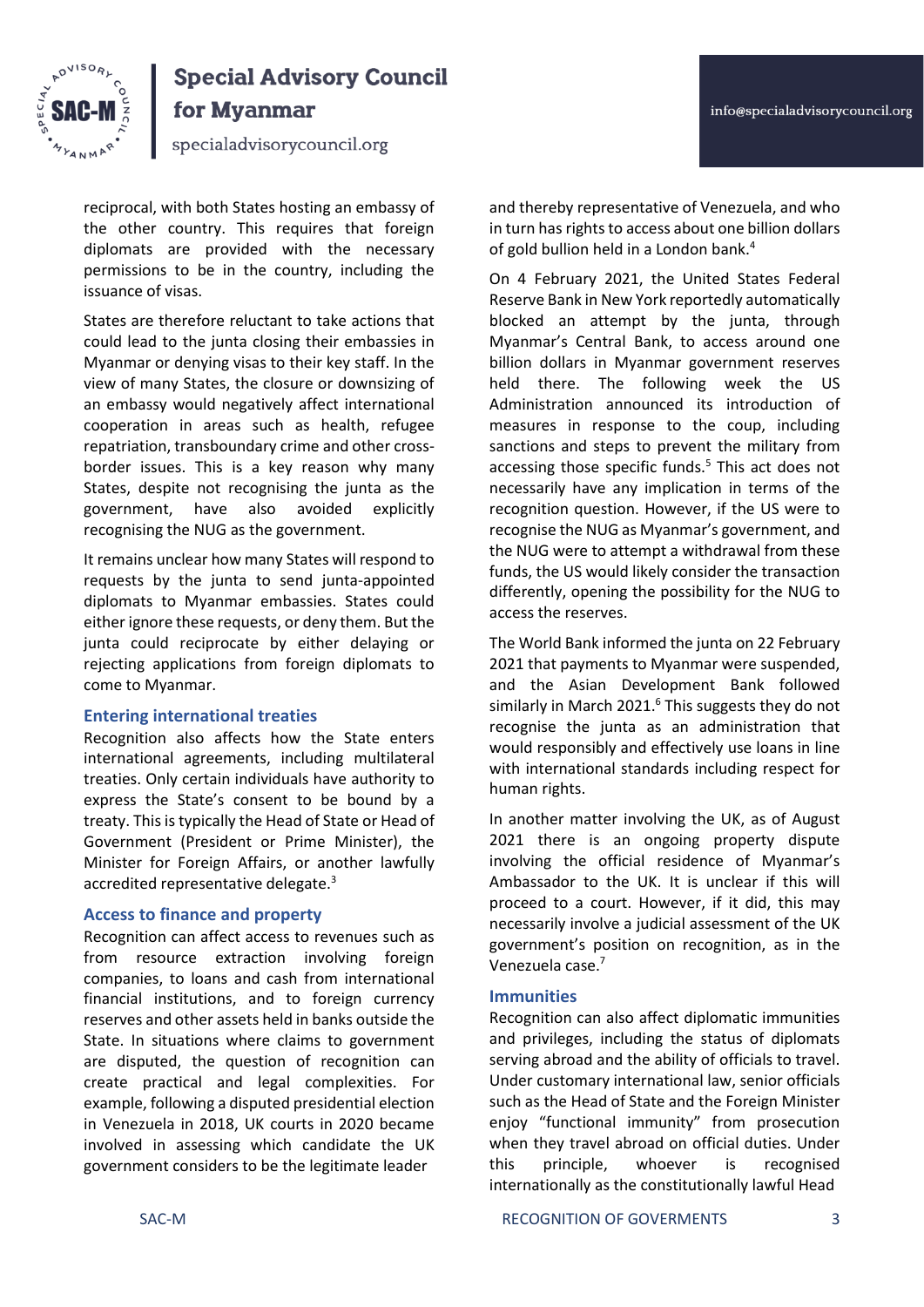

specialadvisorycouncil.org

of State and Foreign Minister can enjoy immunity from criminal jurisdiction while they travel, including freedom from arrest. Note the invalidation of immunities for perpetrators of crimes under international law is not yet well established or tested.

### **Political representation internationally**

Political representation in international forums is linked to recognition, but it is decided by different procedural issues. Representation in UN bodies would give the entity a greater platform to encourage States and international organisations to take action according to the entity's own policies. Depending on who is recognised as the lawful representative of Myanmar, the interests of Myanmar's people would be pursued very differently in these forums, if pursued at all. As of August 2021, Myanmar is unrepresented in many forums, including for example in the UN Human Rights Council, and in recent global meetings such as the UN World Health Assembly and the International Labour Conference. For more on this, see SAC-M's Briefing Paper.<sup>8</sup>

## **5. Is there international law on this issue?**

International law lacks agreed or established guidance regarding the recognition of governments by other States or international institutions. Individual States have the flexibility and discretion to decide whether to recognise a foreign government, based upon their own political and policy considerations.

Under international law, regardless of who is recognised as leading the government of Myanmar, institutions that are clearly part of the State, including the military, are bound by international law, including obligations under international human rights law and international humanitarian law.

While States have the prerogative to recognise who they like, they are also obliged to not recognise as lawful a situation which constitutes a serious breach of a peremptory norm (fundamental value) of international law. A military info@specialadvisorycouncil.org

coup in itself is not typically considered as such, but the commission of crimes against humanity in the context of a coup may be a serious breach.<sup>9</sup> States should refrain from providing or implying legal legitimacy to the unlawful situation that is the junta's attempt to enforce its rule.

## **6. What criteria do States use to consider recognition of governments?**

Although international law does not provide specific guidance or requirements on the issue, there are criteria generally applied by States when considering the type of engagement they have with entities claiming to be the government of another State.

The two main criteria typically considered are: *effective control* exercised; and *legitimacy* held. Adherence to international law can be a third factor in considering recognition.

#### **Effective control**

The "effective control" standard is that, for an entity to be recognised as government, it must perform as one, including by exercising control over all or much of the State's territory. Control is exercised through administrative institutions, for instance government ministries and departments. Control is also exercised through security institutions, typically police and armed forces. These institutions do not need to be fully effective everywhere in the country, but should clearly be the primary authority, commanding obedience from the population.

#### **Legitimacy**

The "legitimacy" test requires that, for an entity to be recognised as government, it should have come to power through a due process and that it is generally accepted by the population. This is generally understood as requiring a democratic election to be held and its results respected. In any event, a new government should not be considered to be legitimate if it came to power unlawfully, by violating the constitution or international law. Whether or not the general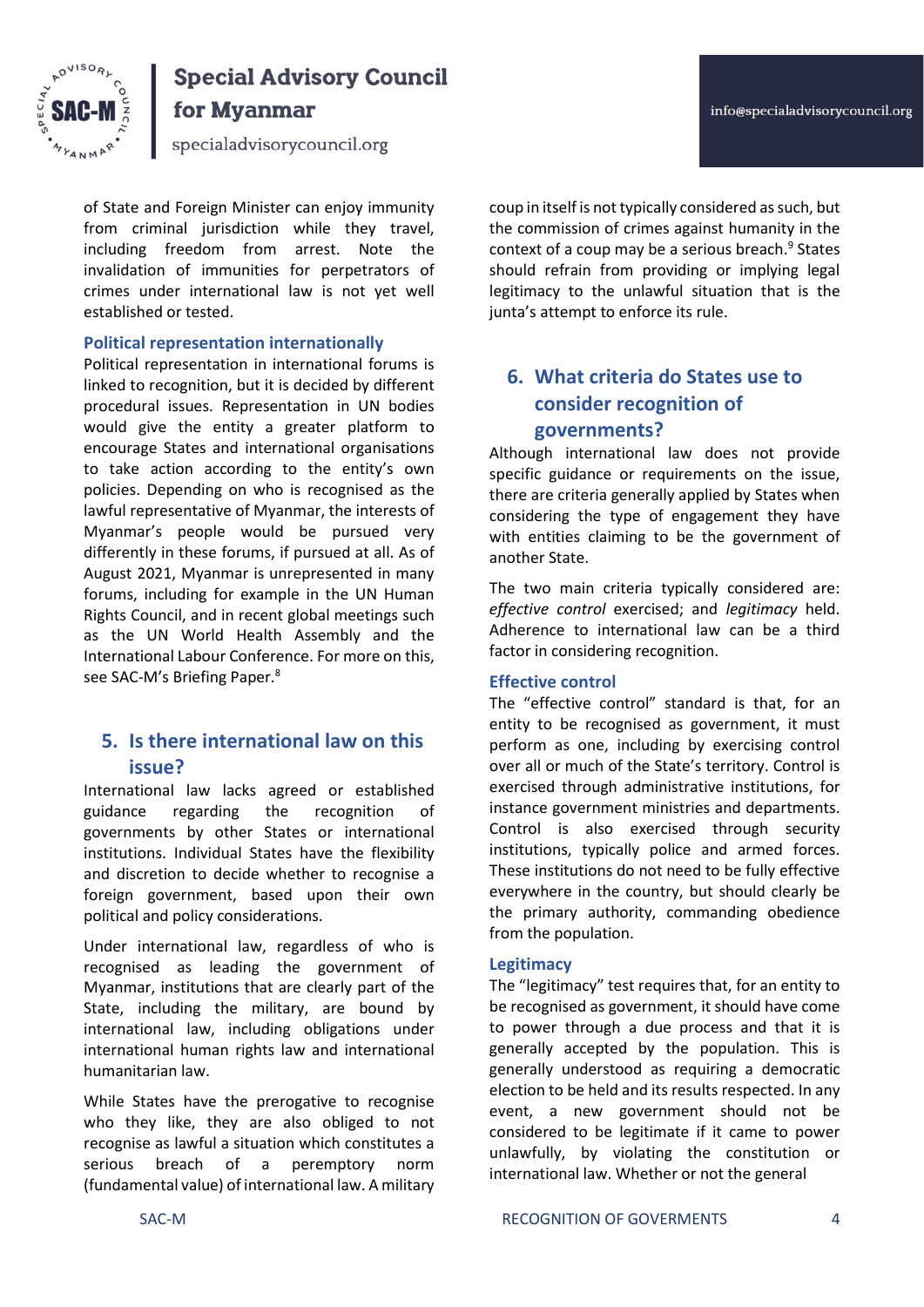



# **Special Advisory Council**

for Myanmar

specialadvisorycouncil.org

population appears to recognise the entity as the country's government is an additional indication of legitimacy. This does not necessarily require the government to be popular among the country's residents. Yet generally the public should view the entity as the government, including by habitually obeying its laws and orders as such.<sup>10</sup>

## **Compliance with international law**

An entity's demonstrated willingness and capacity to comply with international law, including international human rights law, may also inform assessments on whether or not it should be recognised as the government. An entity that is clearly unwilling or unable to follow its international law obligations, which have been voluntarily entered into by the State, lacks credibility in its claim to be the government.

## **Other considerations**

It is important to note that these criteria, despite being in use since at least 1950, are not firmly established or uniformly followed, and are not necessarily weighted equally.<sup>11</sup> The criteria can be subjective, and tend to be applied inconsistently, often depending on political and foreign policy considerations of States and organisations. Decisions on recognition can be opaque, and the rationale is not always explained, especially when those making the decision are not subject to democratic scrutiny and accountability.

Furthermore, States and commentators sometimes use the terms *de facto* and *de jure*  when authority in a country is contested. The *de jure* status means the government is legal and legitimate while suggesting it may not exercise control in practice. *De facto* status means the government is in actual control while suggesting it may not have legal legitimacy. A *de jure*  government may enjoy benefits of legal legitimacy, such as access to foreign currency reserves, and political representation. But the *de facto*  government remains important for other matters, such as allowing access to humanitarian agencies.

Another issue is the type of recognition: implied or explicit. A State may imply recognition by meeting with one entity, and not meeting with the other. Or

it could explicitly recognise one entity by saying its chief is the country's leader. There is no strict rule on the definition or difference between implied recognition and explicit recognition. Implicit recognition can be so close to explicit recognition that many perceive it as equivalent. Politically, however, explicit recognition is generally seen as being more significant than implied recognition, because it constitutes a clear affirmation of that entity's claim to be the government. And legally, explicit recognition can have practical implications, such as by enabling the entity to enjoy the benefits of being seen as representing a State.

## **7. What entity meets the criteria to be recognised as Myanmar's government?**

## **The military junta**

In terms of democratic and legal legitimacy, the military's coup of 1 February 2021 was a manifest violation of Myanmar's 2008 Constitution. Both the reasoning for and the method of declaring a state of emergency were outside the Constitution and the law. Actions taken by the junta, appointed by the military as part of the coup, in reference to the Constitution are unlawful, including the arbitrary detention of officials and attempts to reorganise the government and judiciary.

In relation to an assessment of *de facto* legitimacy, the junta is also struggling to assert effective control anywhere in the territory of Myanmar, perhaps apart from the capital, with attempts to rule besieged by ongoing protests, strikes and coordinated civil disobedience across sectors from government staff to the private sector. In its efforts to assert control, the junta has been involved in serious violations of international law, including tactics designed to instil terror in the population, with acts involving killings and torture and arbitrary detention potentially amounting to crimes under international law.

## **The National Unity Government**

In terms of democratic and legal legitimacy, the NUG was established by the Committee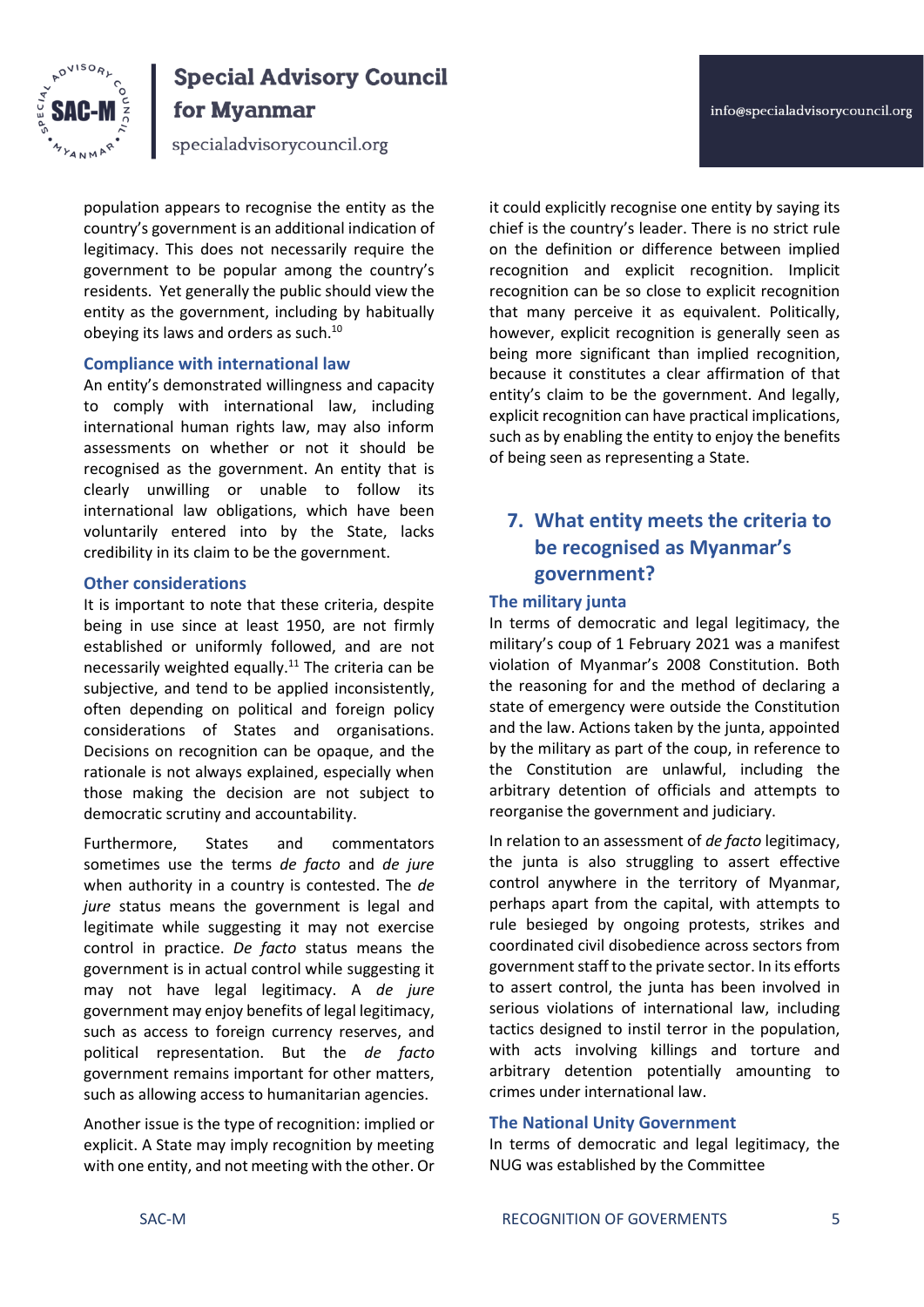

specialadvisorycouncil.org

Representing the Pyidaungsu Hluttaw (CRPH), a group of parliamentarians who were elected by Myanmar voters in November 2020 but who on 1 February 2021 were subsequently prevented by soldiers from physically convening the parliament in Nay Pyi Taw as planned. The NUG was formed, with reference to due process, with the objective of reflecting the will of the population as it was expressed in credible elections. It was formed through the collective effort of democratic forces in the country.

The NUG represents a coalition between elected parliamentarians, and, among others, ethnicbased political parties supported by Ethnic Armed Organisations (EAOs) in Myanmar, many of which exercise effective control over extensive territories. Some EAOs have acted as de facto governments for many years, including through delivery of services. Since February 2021, services provided in areas administered by EAOs have had to respond to a massive increase in demand, with thousands of people seeking shelter in their territories, and refusing to engage with the junta out of fear and resistance. Increasingly, the NUG is establishing systems in partnership with these organisations to deliver services to Myanmar's population, including for health.

The NUG is broadly recognised by the population as the only legitimately established governmental body, and it has in place a ministerial structure that is involved in the issuance of policy and communiques. The NUG plays a focal point in the nationwide democratic movement, including through coordination with various elements of the Civil Disobedience Movement (which is understood to include tens of thousands of government staff aligned to the NUG) and General Strike Committees, along with other actors including the emerging People's Defence Forces. The NUG has also demonstrated commitments to respecting international law, including through its engagement with States and in political bodies of the UN in New York, and it haslodged a declaration accepting jurisdiction of the International Criminal Court pertaining to the situation in Myanmar.<sup>12</sup>

## **Conclusion**

The junta in Myanmar has no democratic legitimacy. It is self-appointed, not elected. This military is persistently involved in violations of international human rights law and international criminal law. Unlike the junta, the NUG carries significant democratic legitimacy as the government appointed by the recently elected parliamentarians and its members have demonstrated far stronger commitment to international law.

The junta does have contrived control in the capital, Nay Pyi Taw. Yet despite its strong presence in Myanmar's major cities, resistance to its authority persists, and the junta cannot claim to have control over the rest of the country.

The junta is unable and apparently unwilling to deliver basic services, including to address the COVID-19 health crisis. At the same time, EAOs aligned with the NUG continue controlling territory in Myanmar's border areas, and increasingly the NUG is finding ways to deliver services to the population, including in partnership with ethnicbased organisations.

Ultimately, the political assessments of individual States will determine which entity, if any, they might choose to recognise as Myanmar's government. However, SAC-M's assessment of the criteria above concludes that the NUG meets the criteria for international recognition as the government of Myanmar.

\*\*\*

*The Special Advisory Council for Myanmar is a group of independent international experts, who came together in response to the February 2021 military coup in Myanmar, to support the peoples of Myanmar in their fight for human rights, peace, democracy, justice and accountability. For information about SAC-M and details of our work, please visit* <https://specialadvisorycouncil.org/>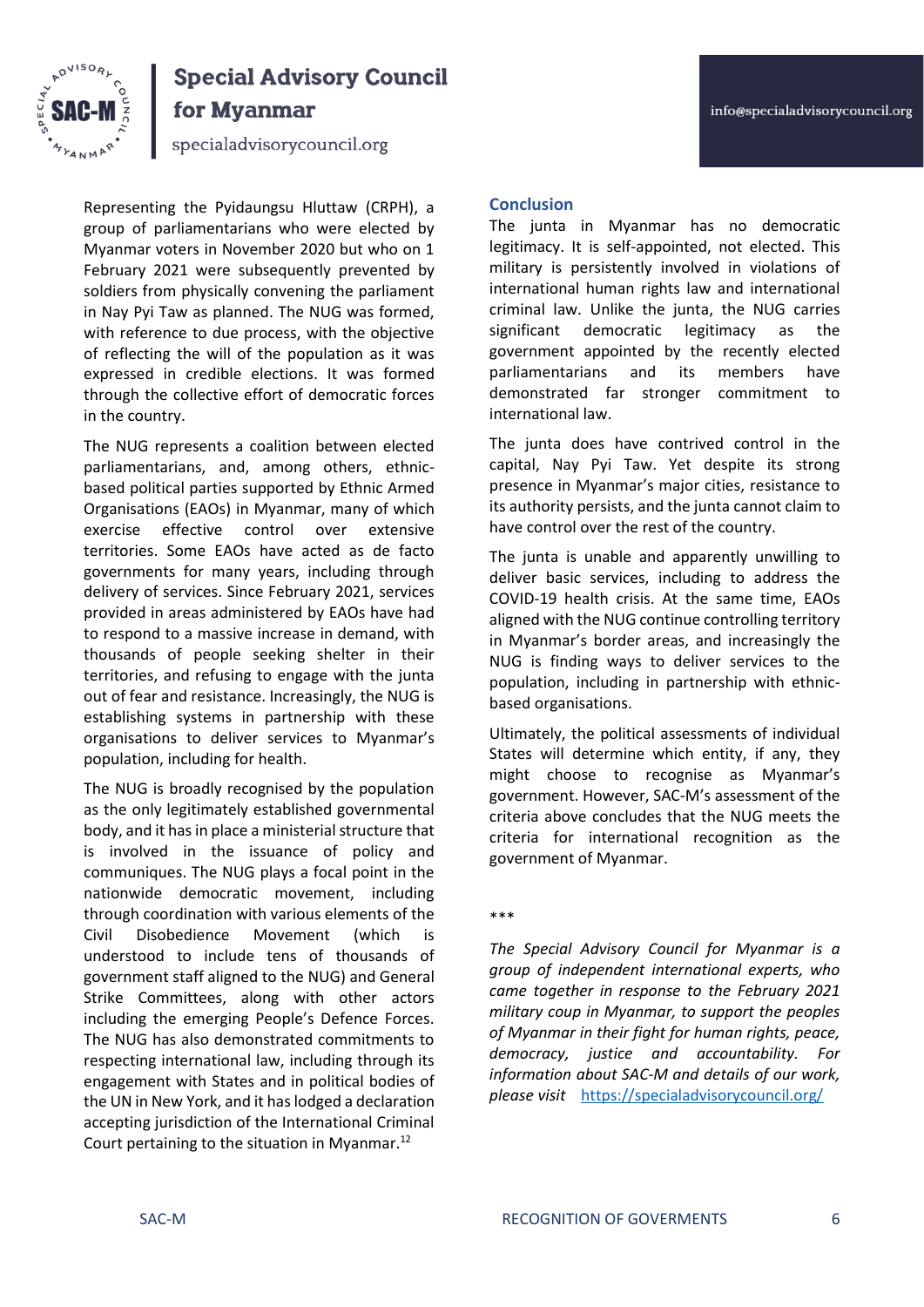

specialadvisorycouncil.org

1 SAC-M, "Myanmar's representation in the United Nations," 11 August 2021, Briefing Paper, available at: <https://specialadvisorycouncil.org/briefings/>

2 SAC-M, "Myanmar's representation in the United Nations," 11 August 2021, Briefing Paper, available at: <https://specialadvisorycouncil.org/briefings/>

<sup>3</sup> The Head of State could for example be the President (in the case of Myanmar) or a monarch. A Prime Minister would normally be considered the Head of Government if that is provided for in the country's constitution or in interim arrangements in place in transitional situations. In Myanmar, for several decades there has been no Prime Minister position. Under the 2008 Constitution, which the junta consistently refers to as remaining applicable, there is no Prime Minister position contemplated. However, note that under the 2021 Federal Democracy Charter, section 3(8) states that "The governance system of the Federal Union is a Parliamentary System led by the Prime Minister. It is a system where a Head of State or President of the Union is in the parliamentary system." The Federal Democracy Charter was developed following the coup, involving and including as its members: Elected parliamentarians; Political Parties; Civil Disobedience Movement (CDM), forces of General Strike Committee, activists CSOs including Women and Youth Organizations; and Ethnic Armed Organizations (see Chapter II of the Charter). Regarding a "lawfully accredited representative," this typically means someone who has clearly been authorised, by the Head of State or Head of Government or Foreign Minister, with "full powers" to enter agreements on behalf of the State. This authority can only be delegated to a specific person, not to an office or diplomatic position. See the 1969 Vienna Convention on the Law of Treaties, article 7: "1. A person is considered as representing a State for the purpose of adopting or authenticating the text of a treaty or for the purpose of expressing the consent of the State to be bound by a treaty if: (a) he produces appropriate full powers; or (b) it appears from the practice of the States concerned or from other circumstances that their intention was to consider that person as representing the State for such purposes and to dispense with full powers. 2. In virtue of their functions and without having to produce full powers, the following are considered as representing their State: (a) Heads of State, Heads of Government and Ministers for Foreign Affairs, for the purpose of performing all acts relating to the conclusion of a treaty; (b) heads of diplomatic missions, for the purpose of adopting the text of a treaty between the accrediting State and the State to which they are accredited; (c) representatives accredited by States to an international conference or to an

international organization or one of its organs, for the purpose of adopting the text of a treaty in that conference, organization or organ."

4 See: "Maduro Board of the Central Bank of Venezuela (Respondent/Cross-Appellant) v Guaidó Board" of the Central Bank of Venezuela (Appellant/Cross-Respondent," available at: [https://www.supremecourt.uk/cases/uksc-2020-](https://www.supremecourt.uk/cases/uksc-2020-0195.html)

[0195.html](https://www.supremecourt.uk/cases/uksc-2020-0195.html) (accessed 23 June 2021). For an overview of case developments as of December 2020, see: Twenty Essex, "Supreme Court grants Guaidó Board permission to appeal in Venezuela Gold dispute," 14 December 2020, available at: [https://www.lexology.com/library/detail.aspx?g=e2f5b](https://www.lexology.com/library/detail.aspx?g=e2f5bfb9-135f-441d-ab7f-37c61fdd9ebf) [fb9-135f-441d-ab7f-37c61fdd9ebf](https://www.lexology.com/library/detail.aspx?g=e2f5bfb9-135f-441d-ab7f-37c61fdd9ebf) (accessed 23 June 2021). See also: Marc Jones and Angus Berwick, "UK court recognises Guaido as Venezuela's president in gold dispute," 2 July 2020, Reuters, available at: [https://www.reuters.com/article/us-venezuela-gold](https://www.reuters.com/article/us-venezuela-gold-britain-idUSKBN2431CG)[britain-idUSKBN2431CG](https://www.reuters.com/article/us-venezuela-gold-britain-idUSKBN2431CG) and Marc Jones, "UK court overturns Venezuela judgement in \$1 billion gold tug-ofwar," 5 October 2020, available at: [https://www.reuters.com/article/venezuela-gold-boe](https://www.reuters.com/article/venezuela-gold-boe-idUSKBN26R09H)[idUSKBN26R09H](https://www.reuters.com/article/venezuela-gold-boe-idUSKBN26R09H) and "London court hearings over Venezuela gold to resume in July, official says," Reuters, 1 June 2021, available at: [https://www.reuters.com/world/americas/london](https://www.reuters.com/world/americas/london-court-hearings-over-venezuela-gold-resume-july-official-says-2021-06-01/)[court-hearings-over-venezuela-gold-resume-july](https://www.reuters.com/world/americas/london-court-hearings-over-venezuela-gold-resume-july-official-says-2021-06-01/)[official-says-2021-06-01/](https://www.reuters.com/world/americas/london-court-hearings-over-venezuela-gold-resume-july-official-says-2021-06-01/) (both accessed 23 June 2021).

5 Simon Lewis and Humeyra Pamuk, "Exclusive: U.S. blocked Myanmar junta attempt to empty \$1 billion New York Fed account - sources," 4 March 2021,

Reuters, available at: [https://www.reuters.com/article/us-myanmar-politics](https://www.reuters.com/article/us-myanmar-politics-usa-fed-exclusive-idUSKCN2AW2MD)[usa-fed-exclusive-idUSKCN2AW2MD](https://www.reuters.com/article/us-myanmar-politics-usa-fed-exclusive-idUSKCN2AW2MD) (accessed 23 June 2021). See also : "Remarks by President Biden on the Administration's Response to the Coup in Burma," 10 February 2021, The White House, available at: [https://www.whitehouse.gov/briefing-room/speeches](https://www.whitehouse.gov/briefing-room/speeches-remarks/2021/02/10/remarks-by-president-biden-on-the-administrations-response-to-the-coup-in-burma/)[remarks/2021/02/10/remarks-by-president-biden-on](https://www.whitehouse.gov/briefing-room/speeches-remarks/2021/02/10/remarks-by-president-biden-on-the-administrations-response-to-the-coup-in-burma/)[the-administrations-response-to-the-coup-in-burma/](https://www.whitehouse.gov/briefing-room/speeches-remarks/2021/02/10/remarks-by-president-biden-on-the-administrations-response-to-the-coup-in-burma/) (accessed 23 June 2021).

<sup>6</sup> David Lawder, "World Bank halts payment requests on Myanmar projects made after Feb 1 coup," 25 February 2021, available at[: https://www.reuters.com/article/uk](https://www.reuters.com/article/uk-myanmar-politics-worldbank-idUKKBN2AP2DT)[myanmar-politics-worldbank-idUKKBN2AP2DT](https://www.reuters.com/article/uk-myanmar-politics-worldbank-idUKKBN2AP2DT)

(accessed 14 July 2021). ADB, "ADB Statement on New Developments in Myanmar," 10 March, available at: [https://www.adb.org/news/adb-statement-new](https://www.adb.org/news/adb-statement-new-developments-myanmar)[developments-myanmar](https://www.adb.org/news/adb-statement-new-developments-myanmar) (accessed 23 June 2021).